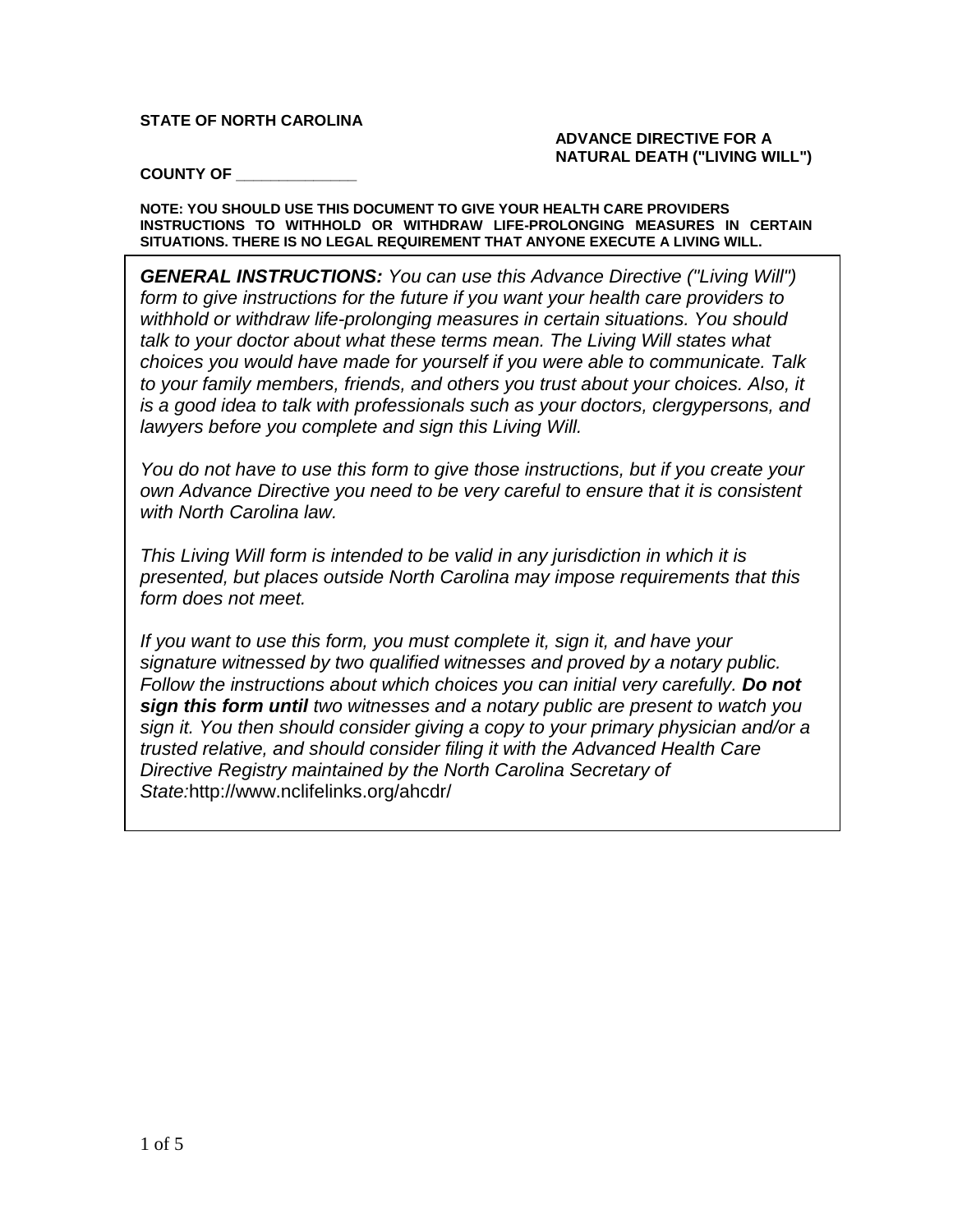# **My Desire for a Natural Death**

I, \_\_\_\_\_\_\_\_\_\_\_\_\_\_\_\_\_\_\_\_\_\_\_\_\_\_\_\_\_\_\_\_\_\_, being of sound mind, desire that, as specified below, my life not be prolonged by life-prolonging measures:

## **1. When My Directives Apply**

My directions about prolonging my life shall apply *IF* my attending physician determines that I lack capacity to make or communicate health care decisions and:

# *NOTE: YOU MAY INITIAL ANY OR ALL OF THESE CHOICES.*

| (Initial) | I have an incurable or irreversible condition that will result in my<br>death within a relatively short period of time.                                                                                                                        |
|-----------|------------------------------------------------------------------------------------------------------------------------------------------------------------------------------------------------------------------------------------------------|
| (Initial) | I become unconscious and my health care providers determine<br>that, to a high degree of medical certainty, I will never regain my<br>consciousness.                                                                                           |
| (Initial) | I suffer from advanced dementia or any other condition which<br>results in the substantial loss of my cognitive ability and my health<br>care providers determine that, to a high degree of medical<br>certainty, this loss is not reversible. |

### **2. These are My Directives about Prolonging My Life:**

In those situations I have initialed in Section 1, I direct that my health care providers:

### *NOTE: INITIAL ONLY IN ONE PLACE.*

| (Initial) | may withhold or withdraw life-prolonging measures.   |
|-----------|------------------------------------------------------|
| (Initial) | shall withhold or withdraw life-prolonging measures. |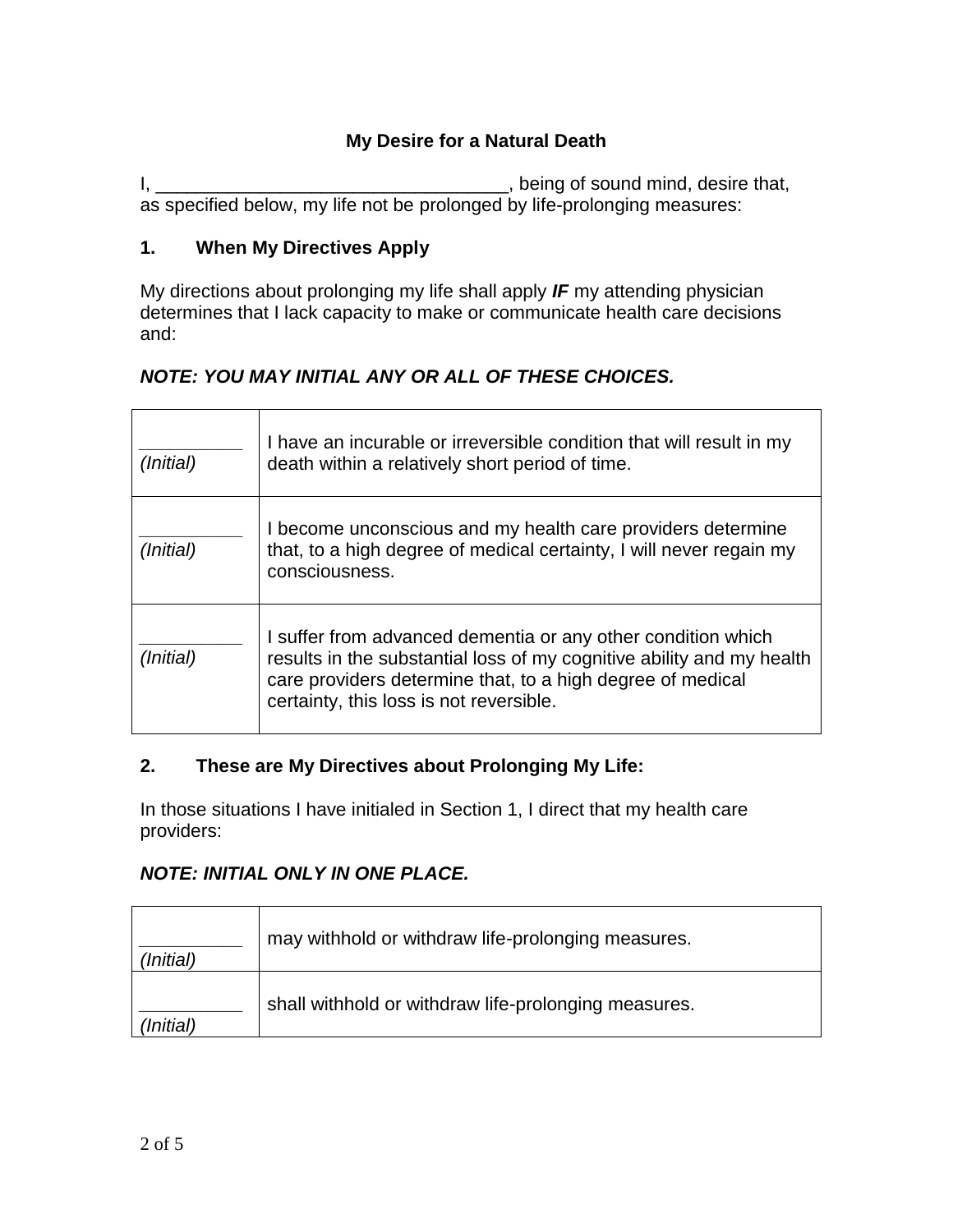### **3. Exceptions –– "Artificial Nutrition or Hydration"**

### *NOTE: INITIAL ONLY IF YOU WANT TO MAKE EXCEPTIONS TO YOUR INSTRUCTIONS INPARAGRAPH 2.*

EVEN THOUGH I do not want my life prolonged in those situations I have initialed in Section 1:

| (Initial) | I DO want to receive BOTH artificial hydration AND artificial<br>nutrition (for example, through tubes) in those situations.<br><b>NOTE: DO NOT INITIAL THIS BLOCK IF ONE OF THE</b><br><b>BLOCKS BELOW IS INITIALED.</b> |
|-----------|---------------------------------------------------------------------------------------------------------------------------------------------------------------------------------------------------------------------------|
| (Initial) | I DO want to receive ONLY artificial hydration (for example,<br>through tubes) in<br>those situations.<br><b>NOTE: DO NOT INITIAL THE BLOCK ABOVE OR BELOW IF</b><br>THIS BLOCK IS INITIALED.                             |
| (Initial) | I DO want to receive ONLY artificial nutrition (for example,<br>through tubes) in<br>those situations.<br><b>NOTE: DO NOT INITIAL EITHER OF THE TWO BLOCKS</b><br><b>ABOVE IF THIS BLOCK IS INITIALED.</b>                |

### **4. I Wish to be Made as Comfortable as Possible**

I direct that my health care providers take reasonable steps to keep me as clean, comfortable, and free of pain as possible so that my dignity is maintained, even though this care may hasten my death.

### **5. Understand my Advance Directive**

I am aware and understand that this document directs certain life-prolonging measures to be withheld or discontinued in accordance with my advance instructions.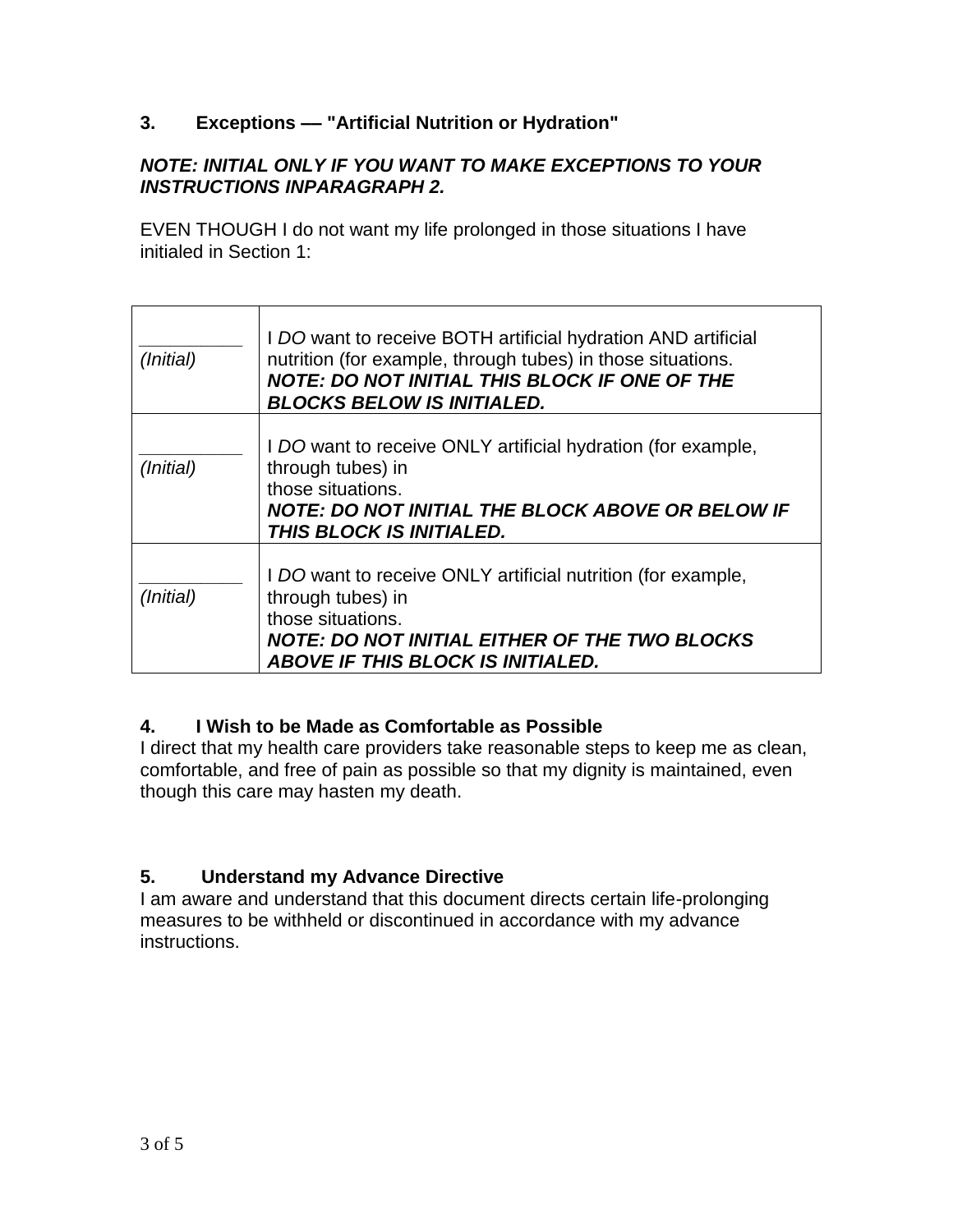## **6. If I have an Available Health Care Agent**

If I have appointed a health care agent by executing a health care power of attorney or similar instrument, and that health care agent is acting and available and gives instructions that differ from this Advance Directive, then I direct that:

| (Initial) | <b>Follow Advance Directive: This Advance Directive will</b><br>override instructions my health care agent gives about<br>prolonging my life. |  |
|-----------|-----------------------------------------------------------------------------------------------------------------------------------------------|--|
| (Initial) | Follow Health Care Agent: My health care agent has authority to<br>override this Advance Directive.                                           |  |

### *NOTE:* **DO NOT INITIAL BOTH BLOCKS***. IF YOU DO NOT INITIAL EITHER BOX, THEN YOUR HEALTH CARE PROVIDERS WILL FOLLOW THIS ADVANCE DIRECTIVE AND IGNORE THE INSTRUCTIONS OF YOUR HEALTH CARE AGENT ABOUT PROLONGING YOUR LIFE.*

## **7. My Health Care Providers May Rely on this Directive**

My health care providers shall not be liable to me or to my family, my estate, my heirs, or my personal representative for following the instructions I give in this instrument. Following my directions shall not be considered suicide, or the cause of my death, or malpractice or unprofessional conduct. If I have revoked this instrument but my health care providers do not know that I have done so, and they follow the instructions in this instrument in good faith, they shall be entitled to the same protections to which they would have been entitled if the instrument had not been revoked.

### **8. I Want this Directive to be Effective Anywhere**

I intend that this Advance Directive be followed by any health care provider in any place.

### **9. I have the Right to Revoke this Direction**

I understand that at any time I may revoke this Advance Directive in a writing I sign or by communicating in any clear and consistent manner my intent to revoke it to my attending physician. I understand that if I revoke this instrument I should try to destroy all copies of it.

This the day of the control of the control of the control of the control of the control of the control of the c

Signature of Declarant\_\_\_\_\_\_\_\_\_\_\_\_\_\_\_\_\_\_\_\_\_\_\_\_\_\_\_\_\_\_\_\_\_\_\_\_\_\_\_\_\_\_\_\_\_\_

Type/print name \_\_\_\_\_\_\_\_\_\_\_\_\_\_\_\_\_\_\_\_\_\_\_\_\_\_\_\_\_\_\_\_\_\_\_\_\_\_\_\_\_\_\_\_\_\_\_\_\_\_